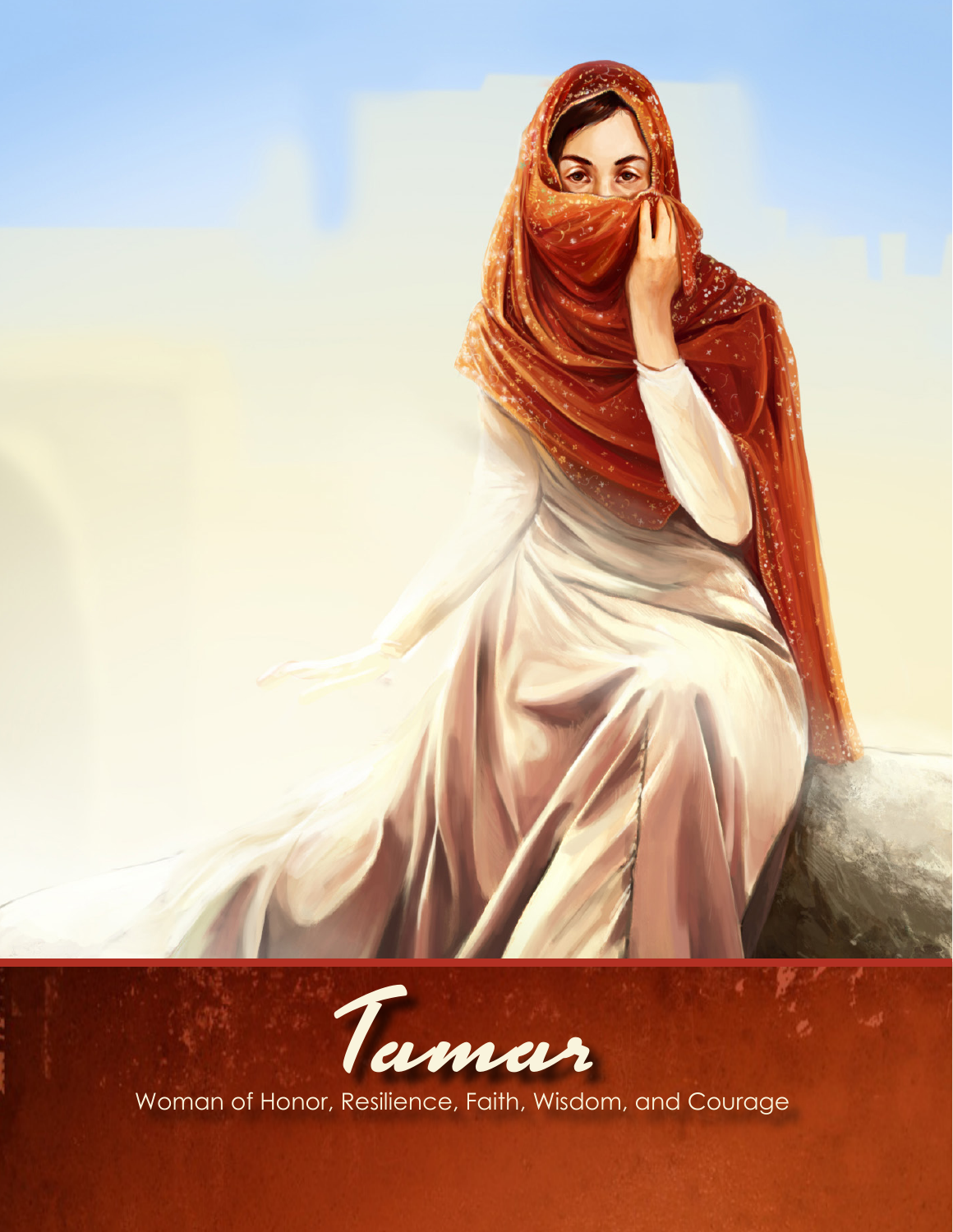The Story of Tamar

# *Genesis 38:1-11*

About this time Judah left home and moved to Adullam, where he visited a man named Hirah. There he met a Canaanite woman, the daughter of Shua, and he married her. She became pregnant and had a son, and Judah named the boy Er. Then Judah's wife had another son, and she named him Onan. And then she had a third son, she named him Shelah. When the oldest son, Er, grew up, Judah arranged his marriage to a young woman named Tamar.

But Er was a wicked man in the Lord's sight, so the Lord took his life. Then Judah said to Er's brother Onan, "You must marry Tamar, as our law (Levirate Marriage Law) requires of the brother of a man who has died. Her first son from you will be your brother's heir." But Onan was not willing to have a child who would not be his own heir. So whenever he lay with Tamar, he spilled his seed on the ground to keep her from having an heir who would belong to his brother.

But the Lord considered it a wicked thing for Onan to deny a child to his dead brother. So the Lord took Onan's life too. Then Judah told Tamar, his daughter-in-law, not to marry again at that time, but to return to her parent's home. She was to remain a widow until his youngest son Shelah, was old enough to marry her. But Judah didn't really intend to do this because he was afraid Shelah would also die, like his two brothers. So Tamar went home to her parents.

#### *Genesis 38:12-19*

In the course of time Judah's wife died. After the time of mourning was over, Judah and his friend Hirah the Adullamite went to Timnah to supervise the shearing of his sheep. Someone told Tamar that her father-in-law had left for the sheep shearing at Timnah. Tamar was aware that Shelah had grown up, but they had not called her to come and marry him.

So she changed out of the widow's clothing and covered herself with a veil to disguise herself. Then she sat beside the road at the entrance to the village of Enaim, which is on the way to Timnah. Judah noticed her as he went by and thought she was a prostitute, since her face was veiled. So he stopped and propositioned her to sleep with him, not realizing that she was his own daughter-in-law.

"How much will you pay me?" Tamar asked. "I'll send you a young goat from my flock." Judah promised. "What pledge will you give me so I can be sure you will send it?" she asked. "Well, what do you want?" he inquired. She replied, "I want your identification seal, your cord, and the walking stick you are carrying."

So Judah gave these items to her. She then let him sleep with her, and she became pregnant. Afterwards she went home, took off her veil, and put on her widow's clothing as usual.

#### *Genesis 38:27-30*

About three months later, word reached Judah that Tamar, his daughter-in-law, was pregnant as a result of prostitution. "Bring her out and burn her!" Judah shouted. But as they were taking her out to kill her, she sent this message to her father-in-law. "The man who owns this identification seal and walking stick is the father of my child. Do you recognize them?" Judah admitted that they were his and said, "She is more in the righteous than I, because I didn't keep my promise to let her marry my son Shelah." But Judah never slept with Tamar again.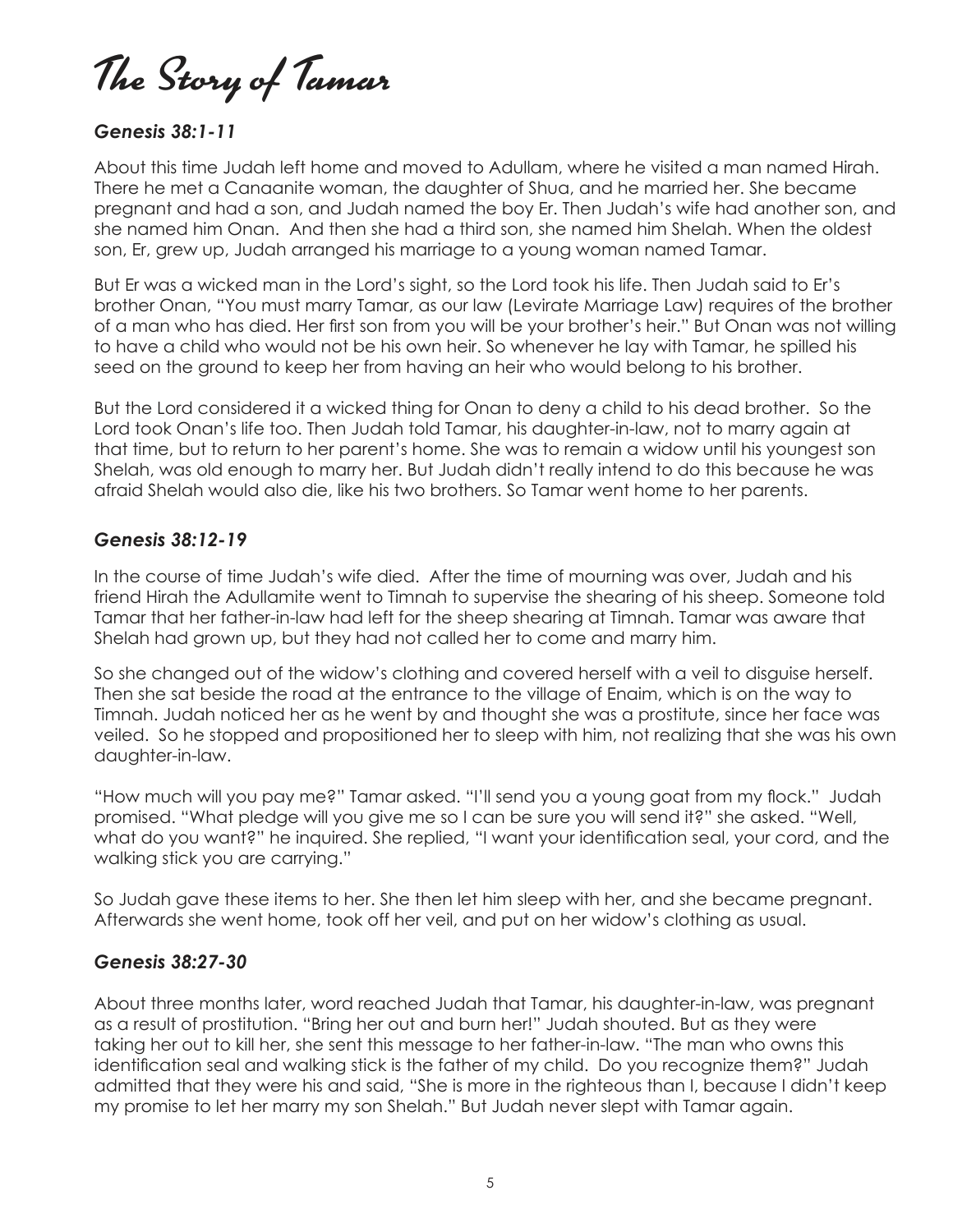In due season the time of Tamar's delivery arrived, and she had twin sons. As they were born, one of them reached out his hand, and the midwife tied a scarlet thread around the wrist of the child who appeared first saying, "This one came out first." But then he drew back his hand, and the other baby was actually the first to be born. "What!" the midwife exclaimed. "How did you break out first?" And ever after, he was called Perez. Then the baby with the scarlet thread on his wrist was born, and his name was Zerah.

# *Ruth 4:12*

Many years later... And may the Lord give you descendants by this young woman who will be like those of our ancestor Perez, the son of Tamar and Judah.

# Study Guide

Read the story of Tamar, and discuss the following questions. Keep in mind there is more to the story of this woman than what is presented in the few short verses.

# *1. What incident led Judah to leave his own land and marry a Canaanite woman?*

• The guilt and pain he had inflicted on his father, Jacob, by selling his favorite son, Joseph, to merchants on the road.

# *2. Were his sons honorable and following the laws of Judah's faith?*

- Er was described as a wicked man that God killed.
- Onan was also wicked, and was also killed by God.
- Shelah, as the next oldest, was not chosen to be an ancestor of Jesus, but was passed over for a more honorable son, Perez.

# *3. As a young Canaanite woman did Tamar have any say in who she would marry and when?*

• Her father would have made the arrangements, and benefited from them. Tamar had to do as he said and not dishonor him by refusing to go.

# *4. What prompted Judah to turn a blind eye on the treatment Tamar received from his family and to not intercede on her behalf?*

• Judah was burdened with guilt and grief over what he had done to Joseph and to his father Jacob. His wife was a Canaanite and he had allowed her to raise her sons to be Canaanites as well. His sons were vile and wicked and his wife was unpleasant as well. He was not happy, and may have spent much time alone. If he ignored Tamar, he didn't have to feel guilty about how she was treated.

### *5. When Judah lost his sons Er and Onan, who had both married Tamar, he sent her back to her parents instead of allowing her to marry his one remaining son, Shelah. How would this reflect on Tamar, how her family viewed her, and consequently how they would treat her?*

• To be sent home, childless, would be an insult to her parents. She would be considered a failure and a burden. They would see her return as something she did wrong that made Judah want to get rid of her. As an unwanted, disgraced woman, she would have a position closer to that of a slave than a daughter.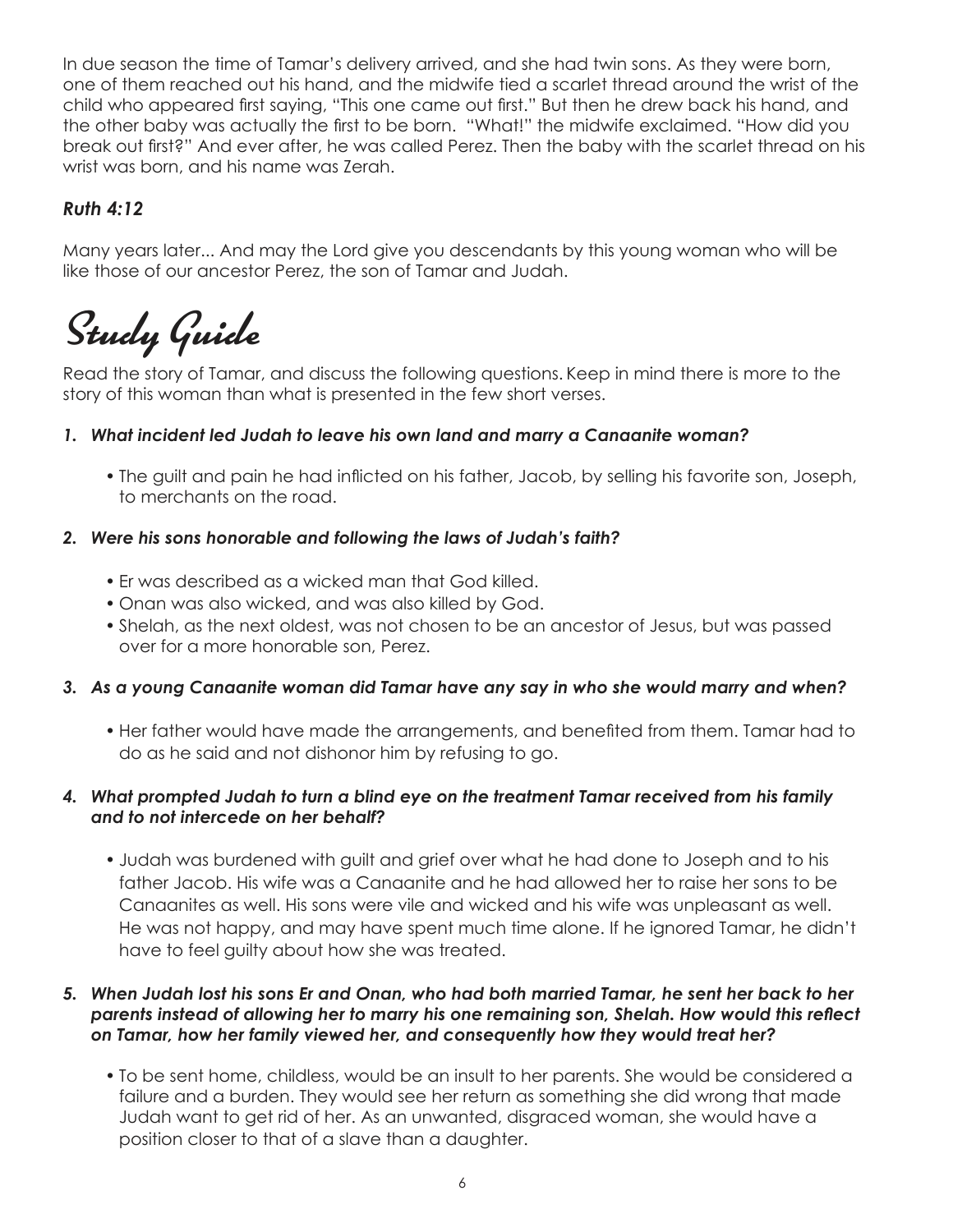- *6. When Tamar saw Shelah was a grown man of marrying age and yet Judah had not called her back to marry him, she knew he was not going to keep his promise to her. She had a hard choice to make; one that would change her life or end her life. How did she go about implementing her choice?*
	- She found out Judah would be traveling along a certain road on the way to the sheep shearing. She dressed herself up in a prostitute's costume with a veil so he would not recognize her and waited for him to pass by. When he saw her, he propositioned her to have sex with him, resulting in her becoming pregnant.

#### *7. Under what circumstances would Tamar find an outfit with a veil in her parents' home that would identify her as a prostitute?*

- Because her parents were pagans and idol worshipers, they may have given one of her sisters to the local temple as a temple prostitute. The mother would have made a temple costume for her daughter each year. The veil was so no one could see their face when they had sex on the alter during fertility rituals.
- *8. When her family learned she was pregnant and had further disgraced them, they wanted her killed. As her father-in-law, it was left to Judah to decide her fate. Did he agree that she had broken the law and should be killed?*
	- Despite hiding his own sins, he did agree that she should be killed.

### *9. What saved Tamar from death?*

• Tamar sent word to Judah that the father of her baby was the man who owned the seal, cord, and walking stick that she had in her possession.

# *10. How was Tamar rewarded by God for her faith and courage?*

• She had wished for a son and was given two sons, whom she brought up to be men of faith, not like the other sons of Judah. Her son Perez is a direct ancestor of Jesus.

### *11. If Tamar had not fulfilled her destiny, how might God's plan for the line of Abraham and Judah been different?*

• It very likely would have ended with Judah as his other son, Shelah, was no better than his brothers, Er and Onan.

#### *12. As you complete this study guide, do you feel the abuse suffered at the hands of her husbands, Er and Onan, her father-in-law, and family are similar to what you or someone you know may be going through? What can you learn from Tamar's faith and courage?*

• If we keep our faith in God, he can change our life. Though Tamar endured much abuse, she kept her faith in her destiny and God provided her a way to fulfill it. It meant risking her life, but she had enough faith to take the chance. Her actions benefited her, but also had far-reaching benefit to Judah. According to the law at that time, Judah was breaking the law by not taking her in. She put him in a position to remedy his lack of commitment to her, but it also caused him to repent and resume living in faith. He most likely never would have without the action Tamar took.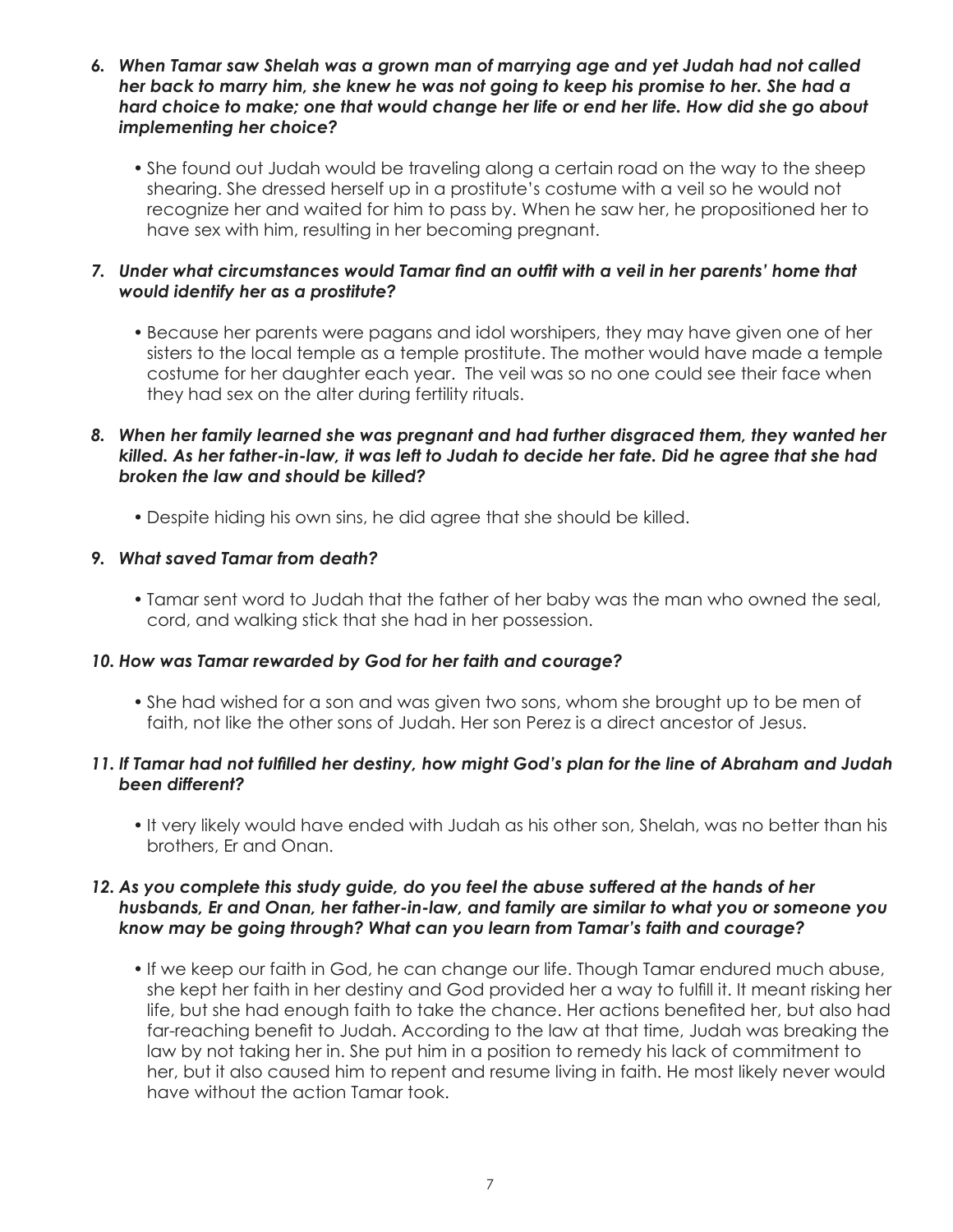- *13. Often, in the stories from the Bible, the simplest of people are instrumental in God's bigger plan. Each of us also has a destiny to follow, usually with some type of risk involved. If you lack the courage, faith and conviction to follow what your heart is telling you to do, how will the bigger plan you are to play a part in change?*
	- No one is insignificant in God's eyes. If you don't follow your destiny and do what you came here to do, then whatever you do instead will never be as satisfying or fulfilling because a part of you will always wonder "What if?". We must remember that each of us touches many other lives, and some of those other lives are waiting for us to show up so they can fulfill their destiny.

What If...

When Judah began to seek a wife for his oldest son Er, a beautiful young woman named Tamar caught his eye. Tamar was Canaanite and probably just of child-bearing age, 12 to 14 years old. Despite knowing his son Er to be a vile and wicked man, he arranged for the sweet and innocent Tamar to be his wife in the hope that Er would be a better man with her as his wife. Er would not have treated Tamar with love, respect or gentleness. Though Tamar was obviously abused, Judah, her father-in-law, did nothing to intercede on her behalf. So God took Er. Judah told his son Onan, "You must marry Tamar and give her an heir for your dead brother to secure his inheritance." Onan married Tamar, sexually abused her, and denied her a child. Because of his wickedness, God also took Onan. Judah was afraid to give Tamar to his only remaining son Shelah as he was afraid he may also die. Using the excuse Shelah was too young to marry, he sent Tamar back to her father's home where she was to wait for him to reach marrying age.

To be the mother of many children brought a woman honor, love, and security. Inability to have children was a stigma of the worst kind. Tamar would be returning home a disgrace to her family, where she would be despised. At that point, what kind of future did Tamar have to look forward to? Tamar was treated cruelly by Er, abused by Onan, and rejected and dishonored by Judah. After Judah's wife died, Tamar took control of her own destiny and the destiny of Judah's line.

Tamar dressed herself like a temple prostitute and sat by the side of the road where she knew Judah would travel on his way to the sheep shearing. Judah approached her and asked how much she would charge to have sex with her. Tamar was clever, courageous, and wise, allowing Judah to name the price; one young goat. Judah agreed to have the goat sent to her. She asked for his seal and cord along with his walking stick to guarantee payment. He agreed and gave them to Tamar. After their encounter, Tamar found that she was pregnant. About three months later when it was apparent to all, her family and Judah ordered her to be killed for being a whore. Her quick thinking to have secured Judah's seal, cord, and walking stick saved her when she sent a note to Judah stating the father of her child was the man to whom the items belonged.

Tamar took a huge risk by taking matters into her own hands to see justice done and to protect her family rights. Despite Judah allowing his sons to do whatever they wanted to Tamar and then sending her home as damaged goods, Tamar's courageous actions caused Judah to confess and return to living as a man of faith. Judah was reconciled with his brother, Joseph, and his father, Jacob, who on his deathbed blessed him with the promise "your descendants will always rule."

Tamar had twin boys, Perez and Zerah. Perez is the ancestor of David, Israel's greatest king, and the ancestor of Jesus the Messiah.